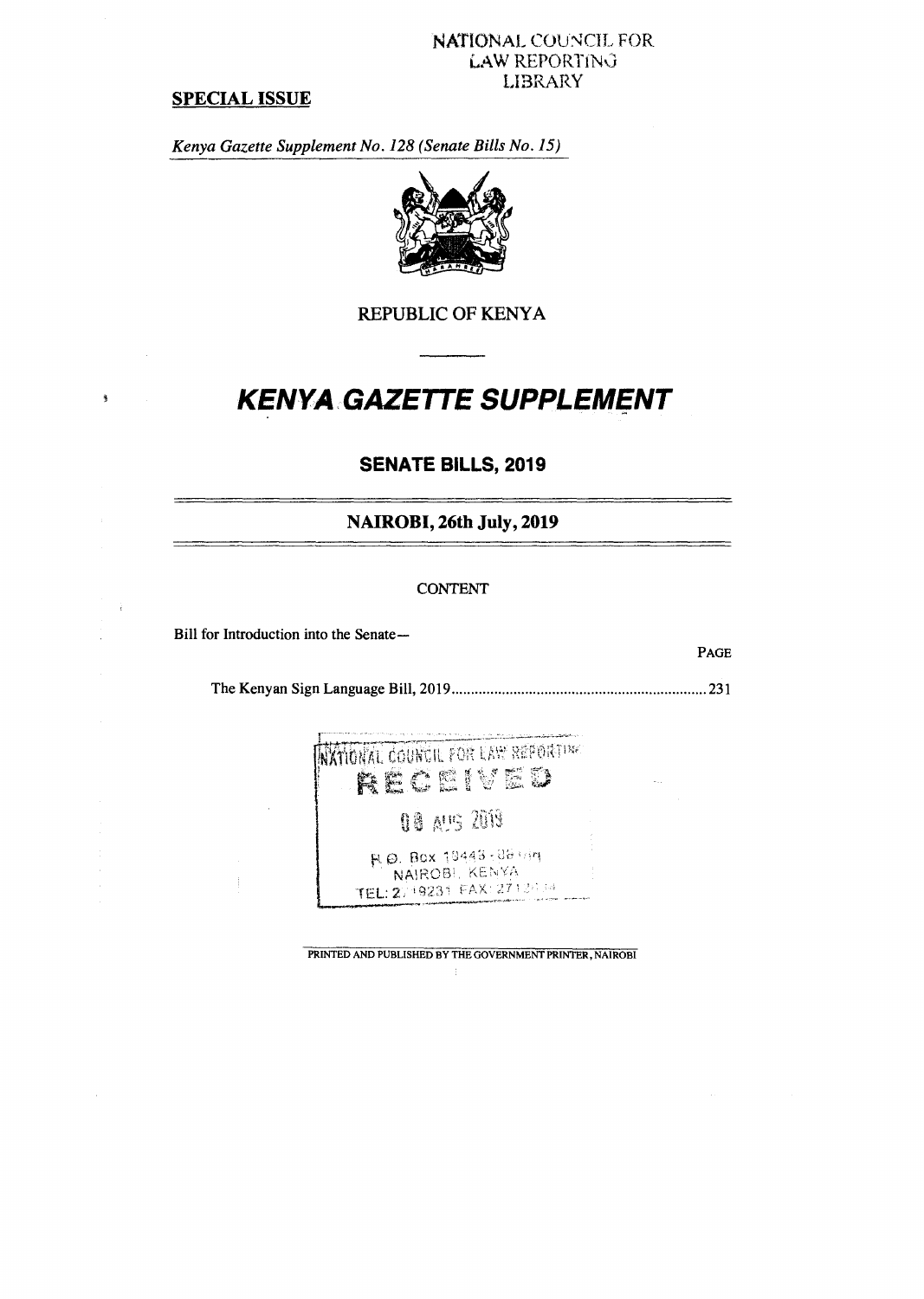# **THE KENYAN SIGN LANGUAGE BILL, 2019**

*Clauses* 

## **PART I—PRELIMINARY**

- 1—Short title.
- 2—Interpretation.

# **PART II—KENYA SIGN LANGUAGE**

3—Objects.

4—Recognition.

5—Duty of Public Authorities.

6—Use of sign language in legal proceedings.

7—Educational support for deaf learners.

8—Curriculum development.

9—Standards, accreditation and procedures.

10—Registration of sign language interpreters.

11—Registrar.

12—Register of sign language interpreters.

13—Certificate of registration.

14—Inspection of register.

15—Code of conduct.

16—Sign language at the workplace.

17—Promotion of Kenya sign language.

18—Action plan for Kenya sign language.

19—Regulations.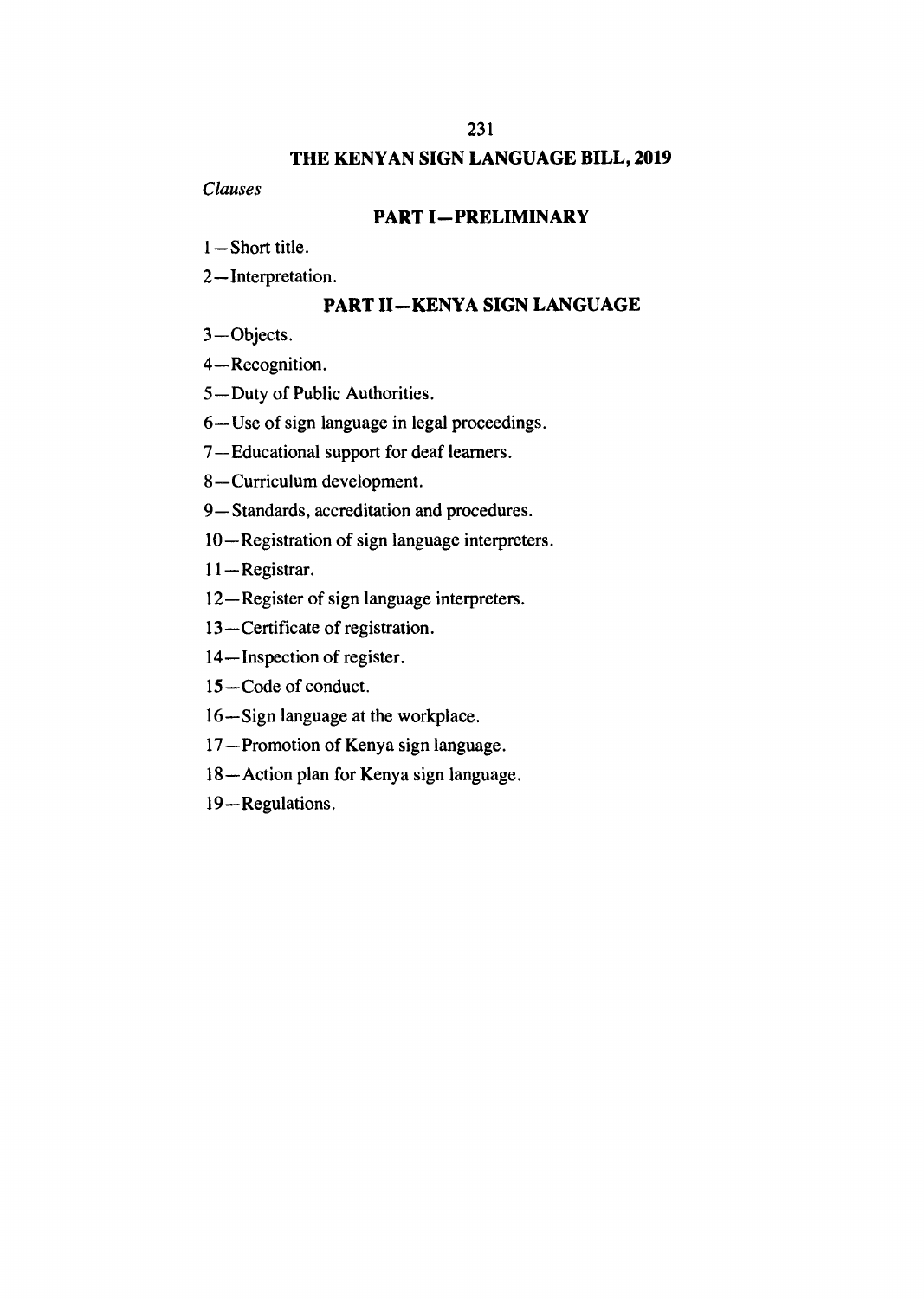### **THE KENYAN SIGN LANGUAGE BILL, 2019**

## **A Bill for**

**AN ACT of Parliament to give effect to Article 7(3)(b) of the Constitution on the promotion and development of the use of Kenya Sign language; to give effect to Article 54(1)(d); to provide for the inclusion of sign language in education curriculum; to provide the use of sign language in legal proceedings; and for connected purposes.** 

**ENACTED** by the Parliament of Kenya, as follows**—**

#### **PART I — PRELIMINARY**

1. This Act may be cited as the Kenyan Sign Short title. Language Act, 2019.  $\frac{1}{2}$  ,  $\frac{1}{2}$  ,  $\frac{1}{2}$  ,  $\frac{1}{2}$  $\langle \sqrt{\rho} \rangle_{\rm F}$  ,  $\langle \sqrt{\rho} \rangle$ 

2. In this Act — Interpretation.

"Cabinet Secretary" means the Cabinet Secretary responsible for matters relating to education;

"deaf community" means the distinct group of people who are deaf and who use sign language as their first or preferred language;

"Kenya signed English" means manually coded English involving producing signs which correspond to an English word in an English sentence in English word order designed to facilitate communication between the deaf and hearing community;

"Kenya sign language" means sign language predominantly used in Kenya by the deaf community;

"public university" means a university established and maintained out of public funds;

"recognized schools" means schools registered under No. 14 of 2013 the Basic Education Act;

"relevant public authority" means an entity established by the Constitution, an Act of Parliament or any other law; and

"sign language" means system a system of communication, both visual or tactile, as the case may be, by manual signs or symbols including body movement.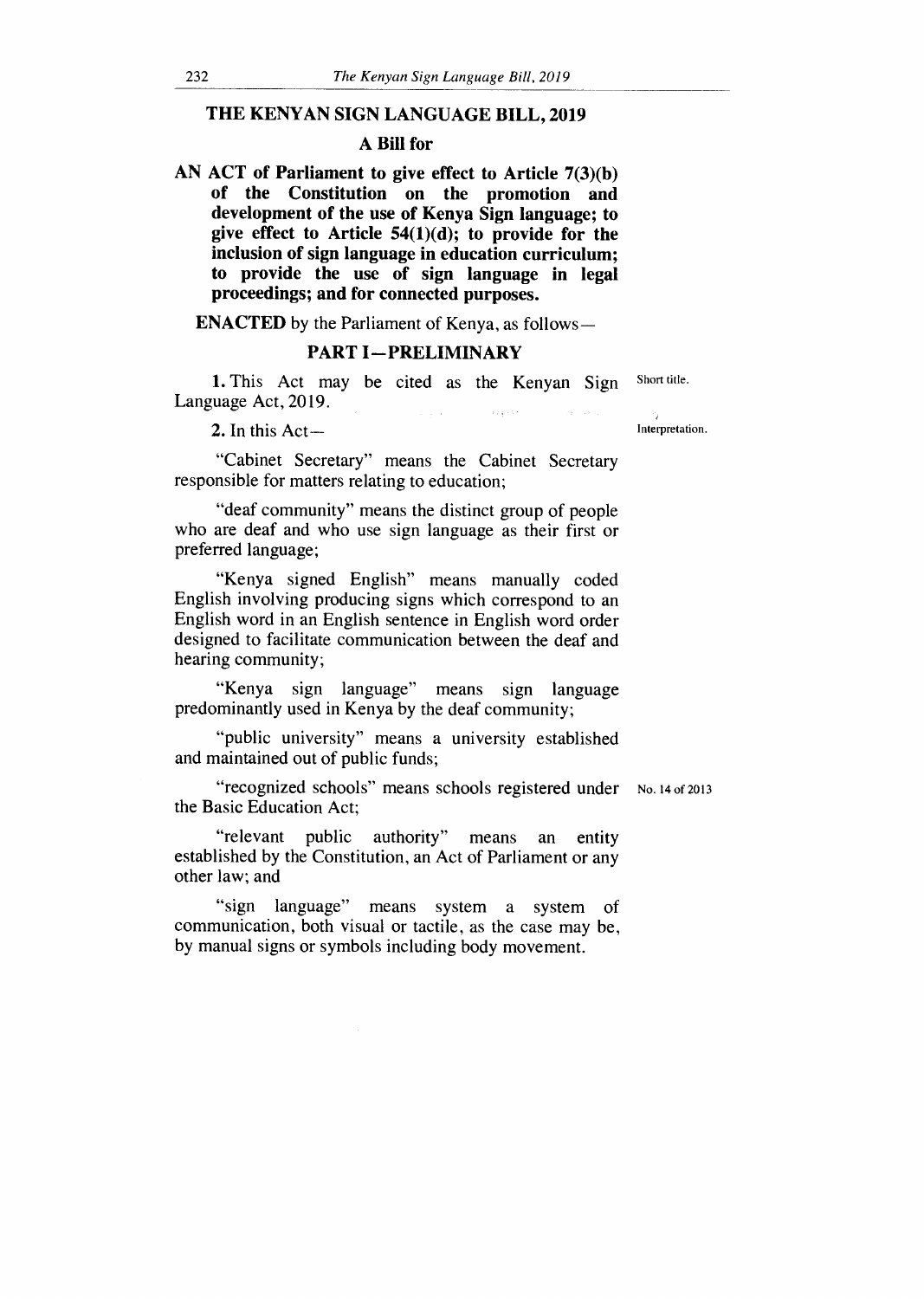3. The objects of this Bill are to  $-$ 

- (a) ensure that persons who are deaf or hard of hearing integrate into society;
- (b) protect and promote the right to justice and fair administration action with respect to persons who are deaf and hard of hearing;
- (c) promote access to quality education by learners who are deaf or hard of hearing;
- (d) provide for the recognition and regulation of sign language interpreters;
- (e) promote access to public services by deaf persons;
- (f) promote the inclusion and diversity in the workplace by creating opportunities for persons who are deaf or hard of hearing to compete for employment opportunities; and
- (g) promote literacy development of learners who are deaf or hard of hearing.

#### PART II — KENYA SIGN LANGUAGE

Recognition.

4. (1)The Kenya sign language is the language used by the deaf or hard of hearing in Kenya for expressing themselves and communicating with others.

(2) The community of deaf persons in Kenya shall have the right to use and preserve Kenyan Sign Language.

5. The national government and county governments when exercising their powers and functions under the Constitution or any other written law shall, so far as is reasonably practical, ensure that—

- (a) members of the deaf community are consulted on all matters related to the development, use and promotion of Kenya sign language;
- (b) Kenya sign language is used in the promotion to the public of government services and in the provision of information to the public;
- (c) all public bodies shall do all that is reasonable and necessary to provide free interpretation in the Kenyan Sign Language to those who wholly rely on it to access statutory entitlements or services provided by that public body;

Duty of Public Authorities.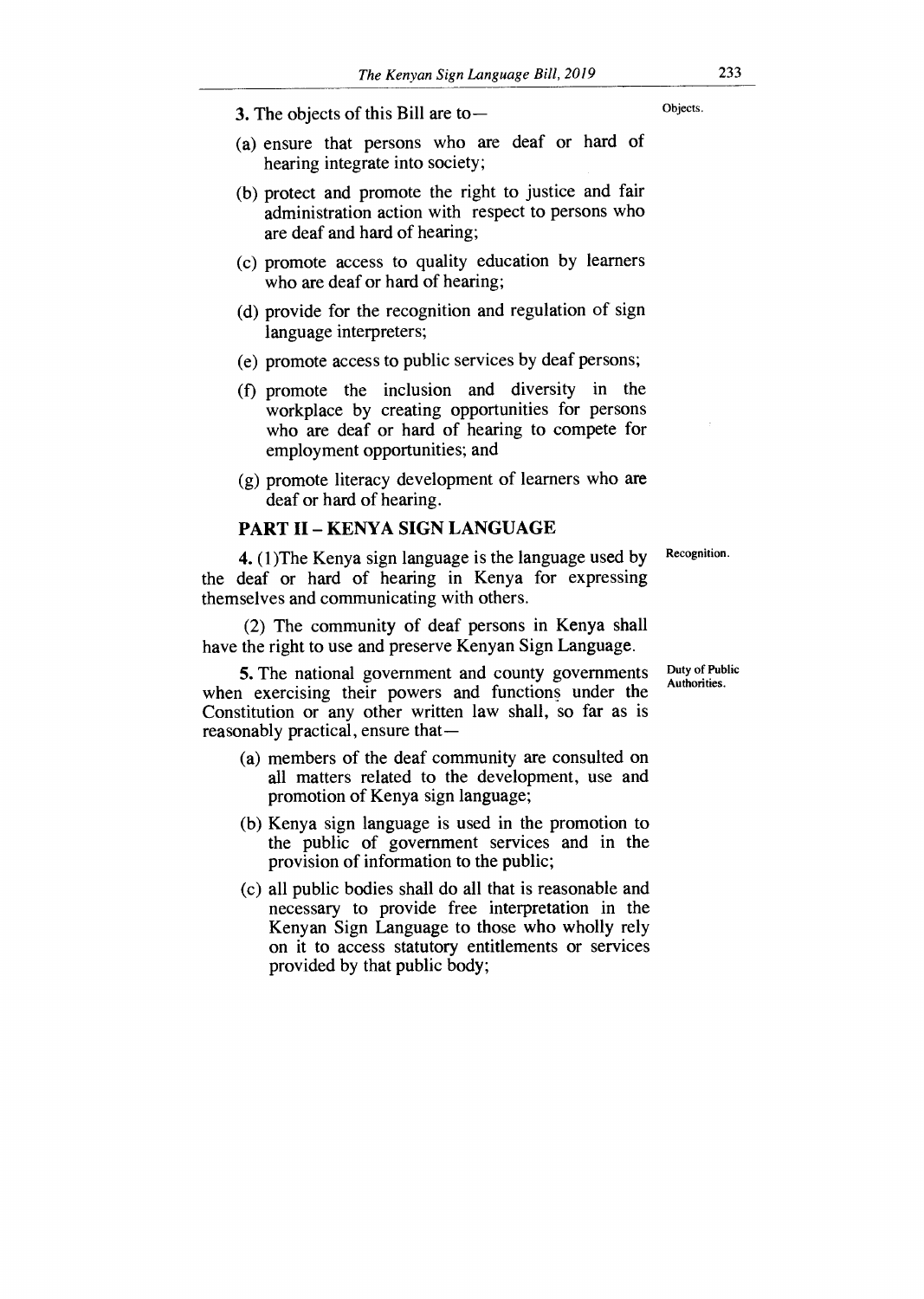(d) information relating to public services shall be made accessible to the deaf community through the use of appropriate means including Kenya sign language.

**6.** (1) A person whose first or preferred language is Kenya sign language is entitled to use Kenya signed English language where the person is —

Use of sign language in legal proceedings.

- (a) member of a court, tribunal or body before which proceedings are being conducted;
- (b) is a party or witness in a legal proceeding;
- (c) is an Advocate of the High Court of Kenya representing a party in proceedings; or
- (d) is given leave by the presiding officer to use Kenya Sign English.

(2) A presiding officer in a legal proceeding shall ensure that a competent and recognized interpreter is available to a person entitled under subsection (1) to use Kenya signed English.

(3) The presiding officer shall make a determination as to the accuracy of any interpretation from Kenya sign language into spoken or written language or from spoken to written language into Kenya signed English.

(4) Any person intending to use sign language in any legal proceeding may be required under any regulations made under this Act or any other written law, give reasonable notice of that intention, and generally regulate the procedure to be followed where Kenya Sign Language is, or is to be used in such proceedings.

(5) Any such failure may warrant an award of costs as per any regulations, rules of court or any other appropriate written rules of procedure, but no person may be denied the right to use Kenya Sign Language in any legal proceedings because of any such failure.

7. The Cabinet Secretary for Education shall —

Educational support for deaf learners.

(a) ensure that deaf learners and learners who are hard of hearing are taught in a manner which they are able to understand and use the dominant language of instruction in the education system;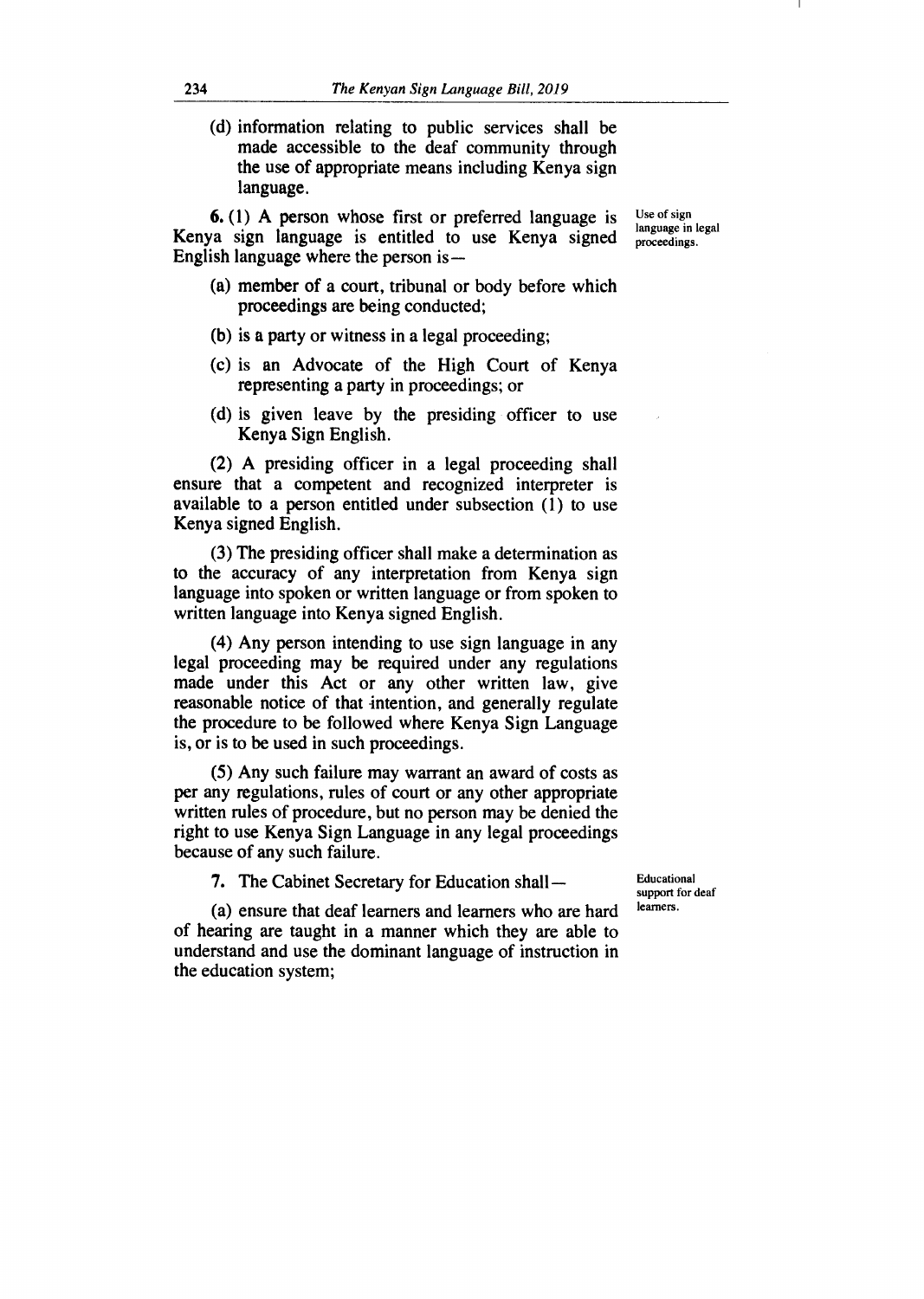(b) ensure that teachers of deaf children assist learners to acquire sufficient competence in the use of the English and Kiswahili language including ensuring that Kenya sign language is taught in sign form and not written form;

(c) ensure development of supportive instructional materials for the education of deaf learners and learners who are hard of hearing;

(d) set aside adequate funds for the development of educational materials for deaf learners and learners who are hard of hearing;

(e) ensure that Kenya sign language in digital form contains inscription in standard English as a medium of instruction;

(f) institutions of education for the deaf cater for formal and non-formal education, skills development and self-reliance for deaf learners as appropriate;

(g) ensure that institutions offering teaching training offer, as part of their curriculum, courses on Kenya sign language and interpretation;

(h) ensure that there are sufficient number of placements for teachers of children who are deaf or hard of hearing and who are attending recognized schools; and

- (i)establish a scheme for the provision of Kenya Sign Language classes to —
	- (i) the parents, siblings and grandparents of a child who is deaf; and
	- (ii) other persons who may serve as a guardian or primary care giver to a child who is deaf or hard of hearing.

8. (1) The Kenya Institute for Curriculum<br>elopment shall develop, review and approve Development shall develop, review and approve appropriate programmes, curricula and curriculum support materials for learners who are deaf and hard of hearing.

Curriculum development.

(2) Notwithstanding the provisions of subsection (1), the Institute shall carry out a comprehensive assessment and review of the programmes, curricula and curriculum support programmes and instructional materials for learners who are deaf and hard of hearing.

 $1.744$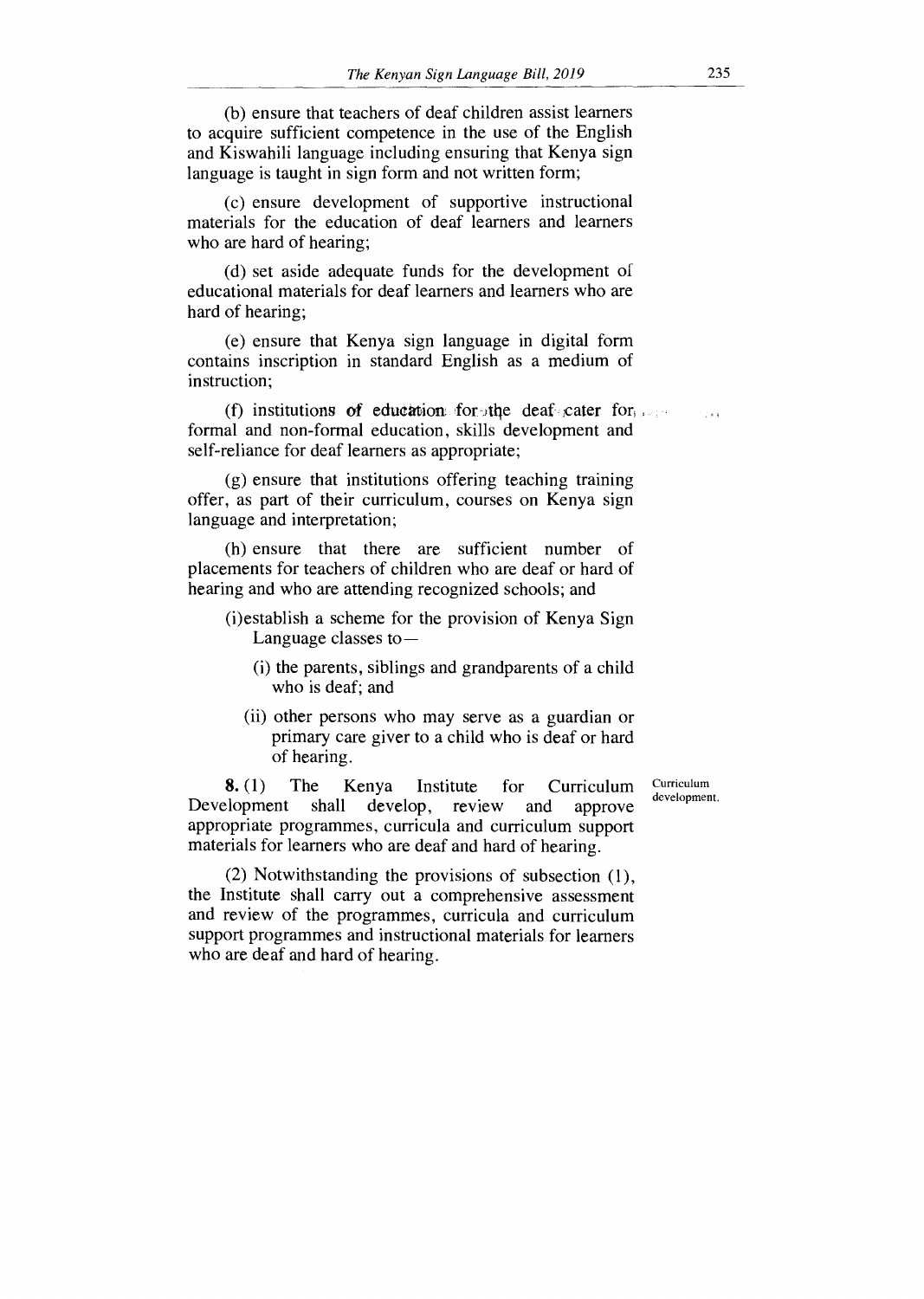(3) In carrying out the review and assessment under subsection (2), the Institute shall invite and collaborate authors to submit published works relevant to the curriculum for deaf learners for purposes of inclusion as curriculum support materials.

(3) The institute shall, one year after the commencement of this Act, prepare and transmit to Parliament a report of the review carried out under subsection (1).

**9.** (1) The Cabinet Secretary for matters related to persons with disabilities shall, in consultation with members of the deaf community, develop a national system of standards, accreditation and procedures for Kenya sign language interpretation.

(2) For purposes of subsection (1), the Cabinet Secretary shall —

- (a) regulate the provision of Kenya sign language interpretation;
- (b) establish additional procedures and criteria for registration of Kenya sign language interpreters;
- (c) establish and maintain a register of Kenya Sign Language interpreters; and
- (d) determine the education, training and qualifications required for a person to be registered as a Kenya sign language interpreter.

**10.** (1) A person who wishes to provide Kenya sign language interpretation services shall apply for registration by the Ministry in accordance with the criteria and procedures determined by the Cabinet Secretary under section 8.

(2) An application under subsection (1) shall be made in a form prescribed in Regulations by the Cabinet Secretary.

11. (1) The Cabinet Secretary shall appoint a public Registrar. officer within the Ministry as the registrar Kenya sign language interpreters.

(2) The Cabinet Secretary shall, in consultation with the most representative registered association for sign language interpreters, determine the conditions and qualifications for registration as a sign language interpreter.

Registration of

sign language interpreters.

Standards, accreditation and procedures.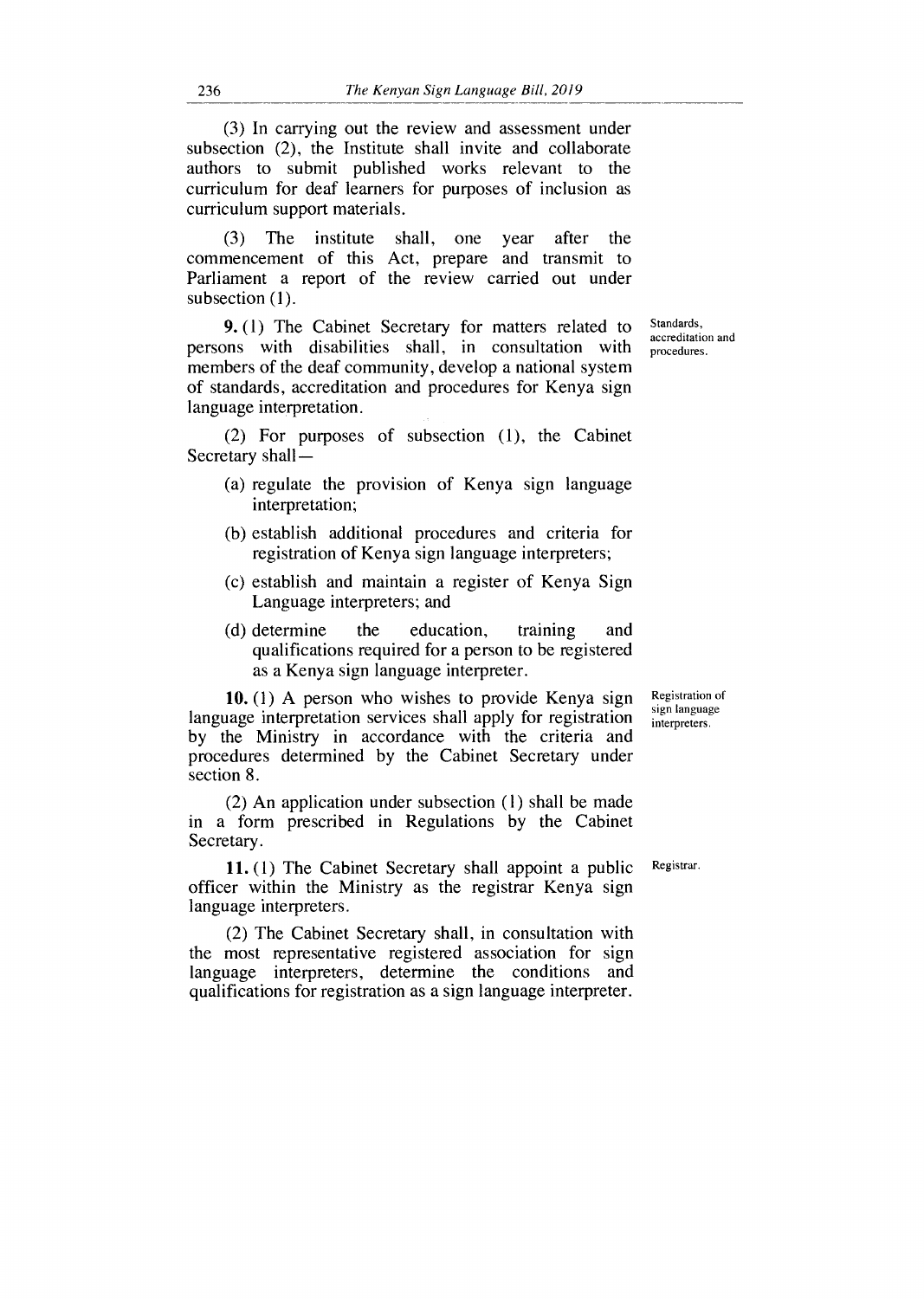12. (1) The registrar shall keep and maintain a register in which the name of every person registered by the Cabinet Secretary to provide sign language interpretation services shall be entered showing —

(a) the date of the entry in the register;

(b) the address of the person registered;

(c) the qualifications of the person; and

(d) such other particulars as the Cabinet Secretary may prescribe.

(2) A person whose name is entered upon the register under subsection (1) shall inform the registrar of any changes in the particulars set out under subsection (1).

13. (1) The registrar shall issue a certificate of registration to a person whose name is entered into the register.

(2) Where the name of a person is removed from the register, the registrar shall give notice to that person, or if the person is dead, to that person's legal personal representative, requiring surrender of the certificate of registration to the registrar.

(3) A certificate of registration issued by the registrar shall be valid and shall remain in force for one year.

14. A person may, during normal office hours and on payment of the prescribed fee, inspect the register and any document relating to an entry and may obtain from the registrar a copy or extract from the register of any such document.

15. (1) The Cabinet Secretary shall, in consultation with the most representative registered association of sign language interpreters, publish in the *Gazette* a code of conduct for sign language interpreters.

(2) The code published under subsection (1) shall act as a guide for the provision of quality sign language interpretation services.

(3) A person who contravenes the provisions of the code under subsection (1) may be removed from the register of sign language interpreters.

16. (1) The national and county governments shall—

Certificate of registration.

Code of conduct.

Inspection of register.

Sign language at the workplace.

Register of sign language interpreters.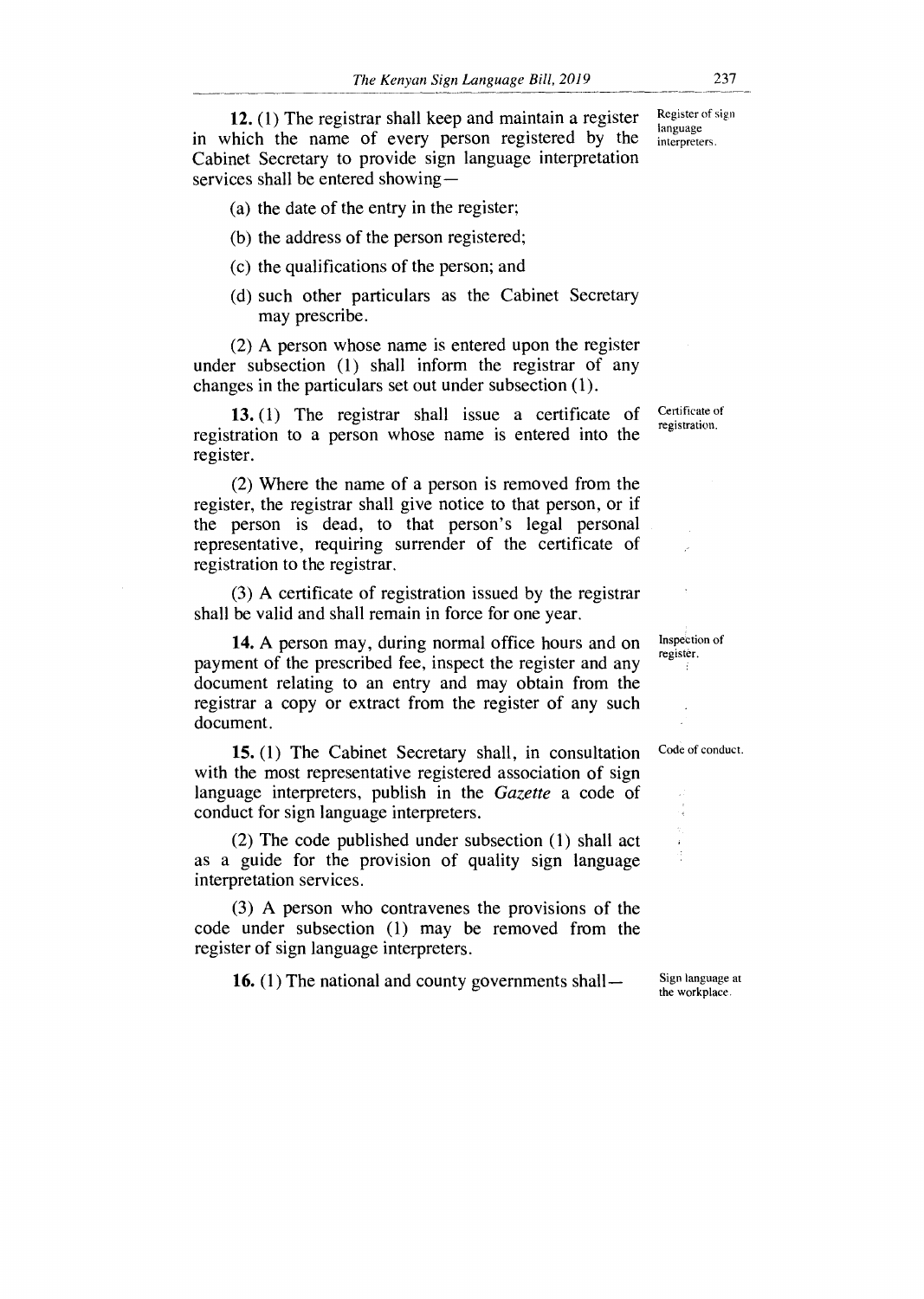- (a) take all reasonable measures to promote and encourage the use of basic Kenya sign language among its deaf and hearing employees;
- (b) set aside adequate funds for the promotion of Kenya sign language including funding activities to celebrate and promote awareness of the language;
- (c) conduct awareness and training seminars on the use of the Kenya sign language; and
- (d) provide sign language interpreters where necessary or requested in all national and county government offices including during all conferences, meetings cultural events, sport competitions, community affairs and activities conducted by government agencies. antici

(2) An employer shall create reasonable opportunity for persons who are deaf or hard of hearing to be eligible for employment in the respective organization and shall promote the career progression of such employees.

17. (1) The national and county government shall take all necessary steps to propagate sign language competency among hearing people by offering sign language as a language subject in the mainstream curriculum.

(2) Kenyan sign language shall be offered as a discipline of study at technical and vocational training institutions, public colleges and public universities.

(3) Public institutions of higher learning shall undertake continuous research in the use and development of sign language.

**18. (1)** The Cabinet Secretary responsible for matters relating to persons with disabilities shall, in consultation with the most representative registered association for deaf persons, National Council for persons with disabilities and the Council of Governors, develop a Kenya Sign Language Action Plan six months upon the commencement of this Act.

(2) A plan developed under subsection (1) shall include —

(a) an assessment of the approach which the national and county government entities are taking in

Promotion of Kenya sign language.

Action plan for Kenya sign language.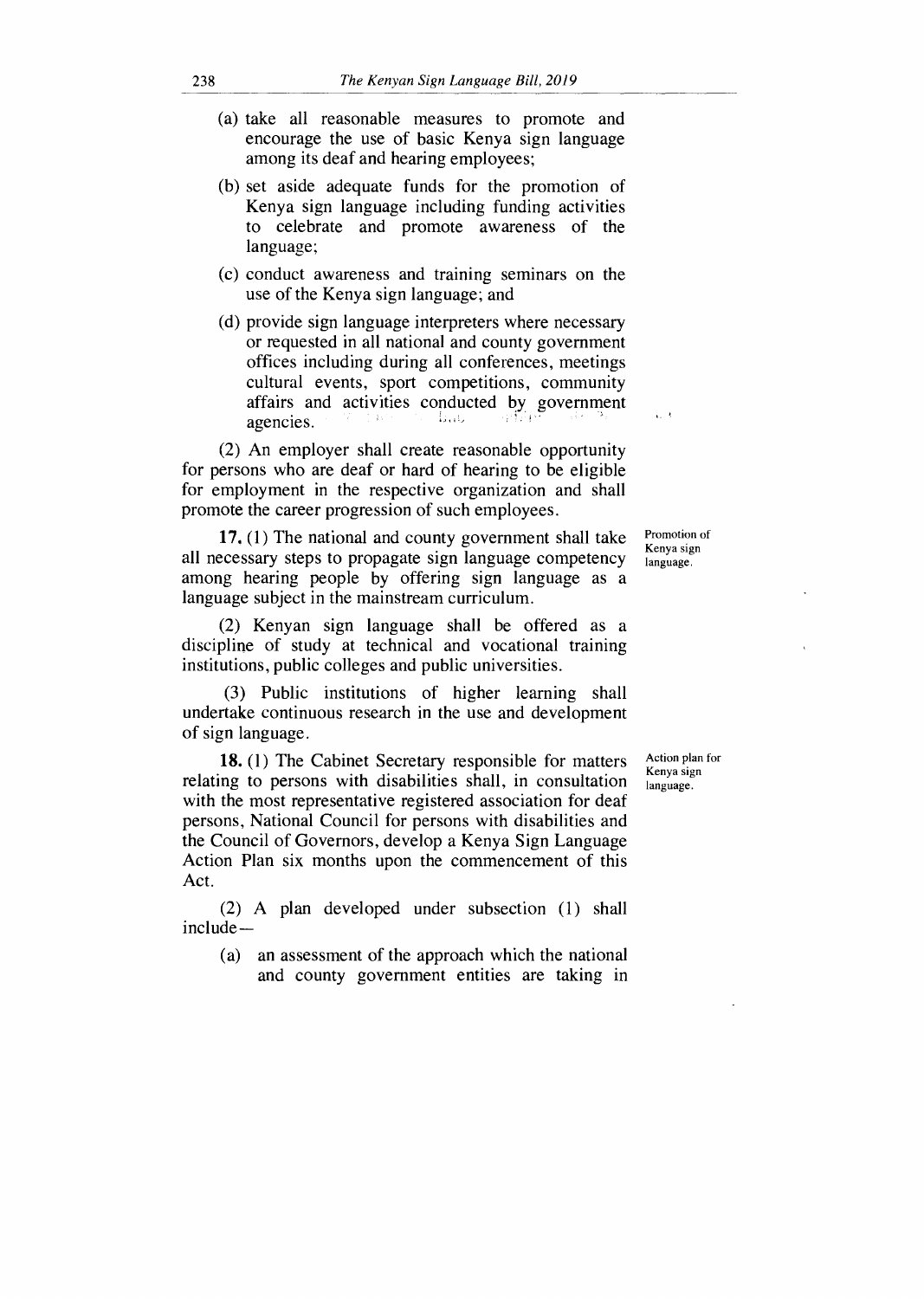interactions with, and the provision of its services to, members of the deaf community;

- (b) an assessment of the accessibility of national and county government services by members of the deaf community;
- (c) a statement on the actions proposed to be taken by national and county governments so as to take into consideration the needs of the deaf community in delivery of services;
- (d) details of the consultations held and proposed to be held by the national and county government with members of the deaf community in respect of delivery of services; and
- (e) details of the guidance and training which national and county government entities have given and proposed to give to staff in respect of the needs of members of the deaf community.

(2) The plan developed under section (1) shall be reviewed regularly and in any case every five years.

**19.** The Cabinet Secretary may make Regulations for the better carrying out of the provisions of this Act. Regulations.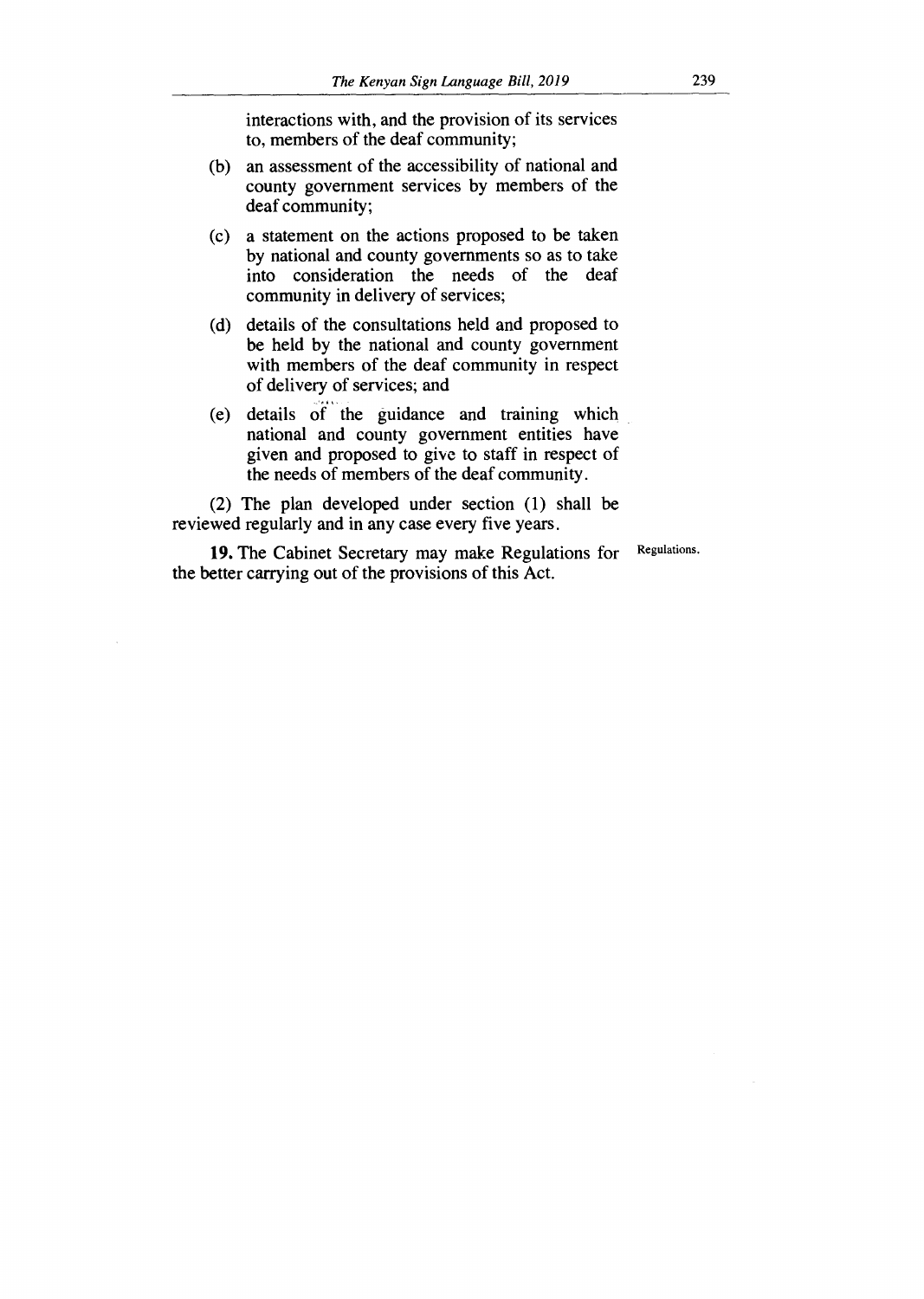#### MEMORANDUM OF OBJECTS AND **REASONS**

#### Statement of the Objects and Reasons for the **Bill**

The principal objective of this Bill is to provide for the use of sign language in judicial proceedings, schools and public institutions to ensure that deaf learners are given the same opportunities as all other learners to be productive members of the society. Article 10(2) of the Constitution designates human dignity, equity and social justice, inclusiveness, equality, human rights, non-discrimination and protection of the marginalized as national values and principles of governance.

Further Article 7(3)(b) of the Constitution provides that the State shall promote the development and use of indigenous languages, Kenya sign language, braille and other communication formats and technologies accessible to persons with disabilities. Similarly Article 54(1)(d) provides that a person with any disability is entitled to use Sign language, Braille or other appropriate means of communication. The Constitution therefore contemplates that public institutions shall put in place facilities to ensure the inclusion of deaf persons and person who are hard of hearing in their processes.

### **Statement on the delegation of legislative powers and limitation of fundamental rights and freedoms**

Clause 9 of the Bill provides that the Cabinet Secretary responsible for matters relating to education may make Regulations for the better carrying out of the provisions of the Act. The Bill therefore delegates legislative powers to the cabinet secretary. The Bill however does not limit fundamental rights and freedoms.

#### **Statement on how the Bill concerns county governments**

The Bill concerns county governments in terms of Articles 110(1)(a) of the Constitution in that it contains provisions that create obligations both for the national and county governments to ensure that they put in place mechanisms for efficient delivery of services to deaf persons. The Bill therefore concerns county governments in terms of Articles 110(1)(a) of the Constitution as it affects the functions and powers of the county governments as set out in Part 2 of the Fourth Schedule to the Constitution.